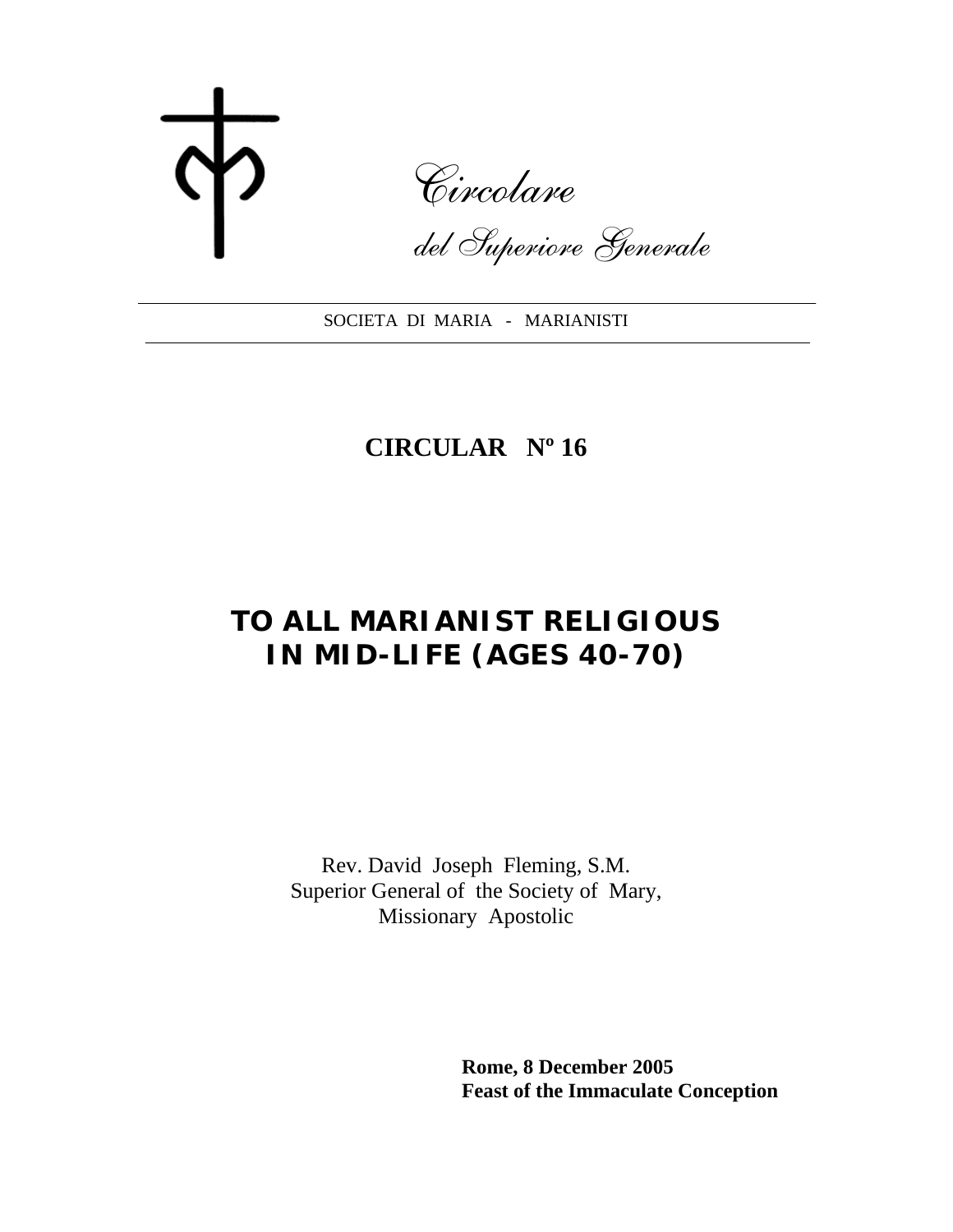**CIRCULAR NO. 16 8 December 2005 Feast of the Immaculate Conception**

> DAVID JOSEPH FLEMING, S.M. Superior General of the Society of Mary, Missionary Apostolic, to all his fellow Marianists throughout the world

### **TO ALL MARIANIST RELIGIOUS IN MID-LIFE (AGES 40-70)**

Dear Brothers,

During these years, working in Rome and traveling to the different Units of the Society around the world, I have been struck by the key roles played by the various generations in the Society. Each age brings different graces, different needs and challenges.

This year, as I come toward the end of my service in the General Administration, I have already published two circular letters, one for the senior members over 70, another for our younger members under 40. Now I am completing this series with a third letter addressed to you who are in "mid-life." If you are interested, perhaps you may want to read the letters addressed to the other groups as well. In this way, I hope to stimulate some reflection about our life-tasks and some dialogue among the different age-groups in the Society.

It is a pleasure to write this to you, but it is not so easy. After all, I fall into your category, even though I am at the upper end. I will often write in the first-person plural. It is not so easy to write about something while still living through it! Moreover, your group is probably the most heterogeneous of the three, ranging from over-burdened leaders in ministry to early retirees.

People between 40 and 70 make up nearly half the members of the Society (631-46%) and are our mainstay at the present time, the men on whom we count for mature ministry and for leadership. But one of our problems is that there are not enough religious at the lower ends of this category. There are only 126 (9% of our membership) between the ages of 41 and 50, and 171 (12%) between 51 and 60. Those of us in our sixties are, in contrast, the largest single age-group in the Society today, numbering 334 (24% of the whole). We sexagenarians still count, for the most part, as "mature active religious," but it is an illusion and a euphemism to speak of us as being in "mid-life." We will naturally and properly be moving into active retirement before very long.

It is clear that as a Society we will have to plan for some time on a relatively limited number of experienced men available to bear the brunt of our life and mission as Marianist religious. Still, we know that faith and dynamism count for more than numbers, and that the Lord and Mary can do wonderful things with a small solid core of dedicated and vigorous people.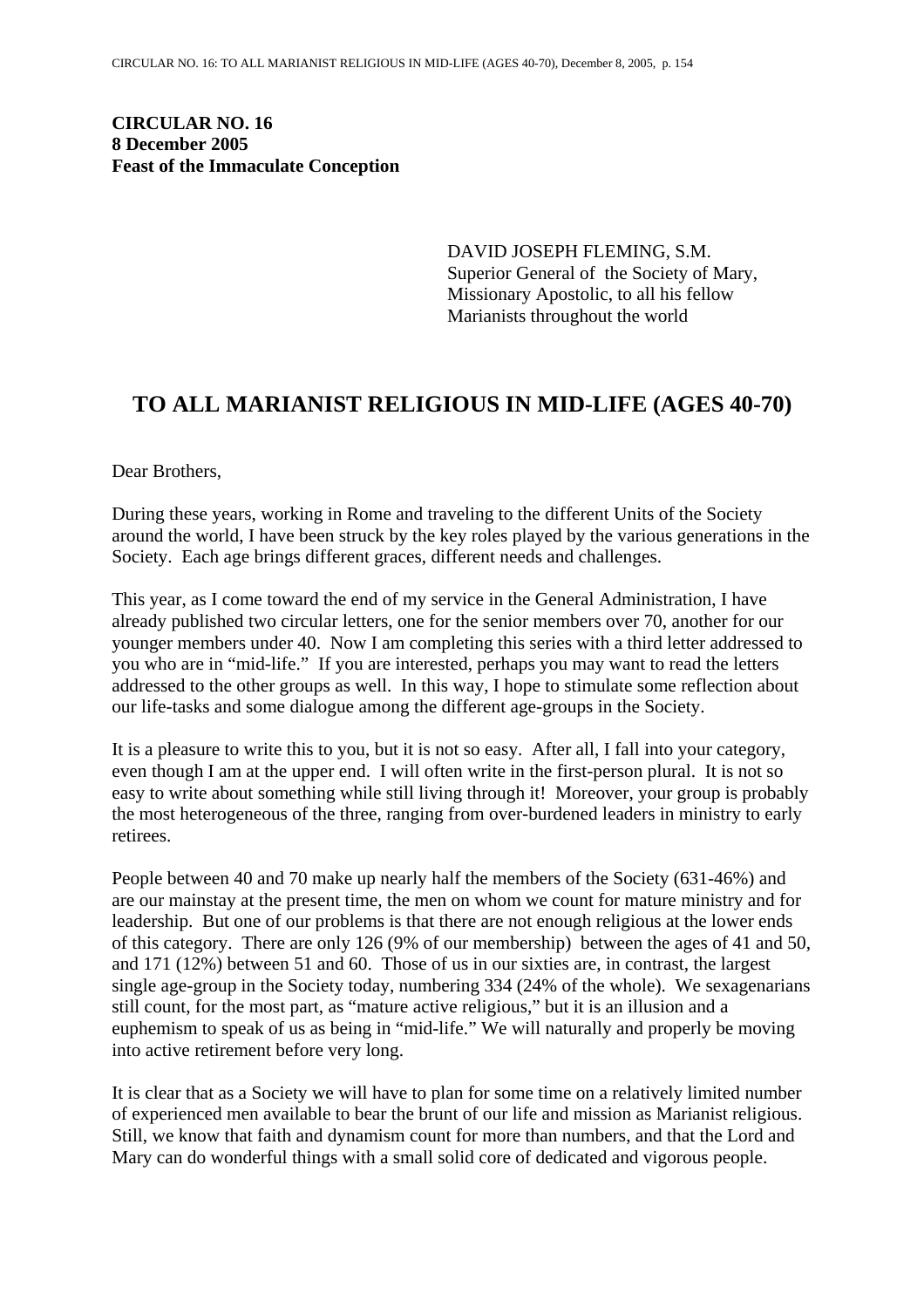I am writing to all of you as members of this diverse group, first to thank you for your dedication, your professionalism and competence, your courage in facing realities and your creative fidelity as missionaries of Mary. I also want to urge you to take the maximum advantage of your natural gifts and your good educations, above all to take a positive, faithfilled stance in your function as central figures in the life and work of the Society of Mary at the present time, and as bridge-builders between our past and our future.

#### *Living in a World of Transition and a Church in Change*

Our times have been pivotal and liminal. Some of us are members of the "Generation of 1968" in Europe, or the "baby-boomers" and those who struggled with the Vietnam War in America. We have borne the brunt of much rethinking and transformation, lived through wide-ranging transitions in the political, technological, economic and social domains. What a change from the era of Stalin and Churchill to that of Kofi Annan and Tony Blair, from the gramophone to the internet, from neo-scholasticism to post-modernism, from an era of cold war to one of globalization!

Ecclesially, we have been significant protagonists of the post-conciliar age and of farreaching changes in Marianist life. Most of us have internalized and promoted the great thrusts of the Second Vatican Council, especially its vision of a participative and dialogical Church, the People of God on pilgrimage through time (*Lumen Gentium*). People of our age have taken much leadership in seeking to follow the Council's call for critical but constructive relationships with all people of good will in order to meet urgent needs and satisfy the aspirations of the modern world (*Gaudium et Spes*). Over the years, many of our friends and contemporaries opted to leave religious life and ministry, and this painful fact has marked us all deeply. We have taken part in significant discernments, personally and in community, about matters to let go of and others to hold to or adapt.

Most of us have significant relationships with people of an older mentality, some of whom still pine for the rock-solid Church of their younger days, still feel a sense of loss. At the same time, we also deal with young people who know nothing of the preconciliar Church and need formation in the basics of Christian living. We have a mission to fulfill in relation to each of these groups, the older and the younger. We easily end up feeling ambivalent and torn between them.

Sometimes we may feel a tinge of sadness or disappointment at the Church as we know it today. In the post-conciliar years many had great ecclesial hopes and expectations that have not been realized. Some of us longed for certain reforms that have not happened. Perhaps some of these aspirations were wrong-headed, or at least unrealistic.

Moreover, the apostolic religious life to which we are committed seems ill at ease today, particularly in the northern hemisphere. It still plays a role of great significance, but it sometimes has a hard time finding its proper place in a Church that calls all lay people to be apostolic, that often identifies religious life with monastic practices, that appears to regard the role of the Brother as marginal and that focuses most reflection about the ordained ministry on the diocesan clergy.

It may be that we are meant at this time to be an alternative presence, to promote a style and vision of Church that does not fit neatly and comfortably into the usual categories. If we were to fit in better, without any friction, would we be really faithful to our call?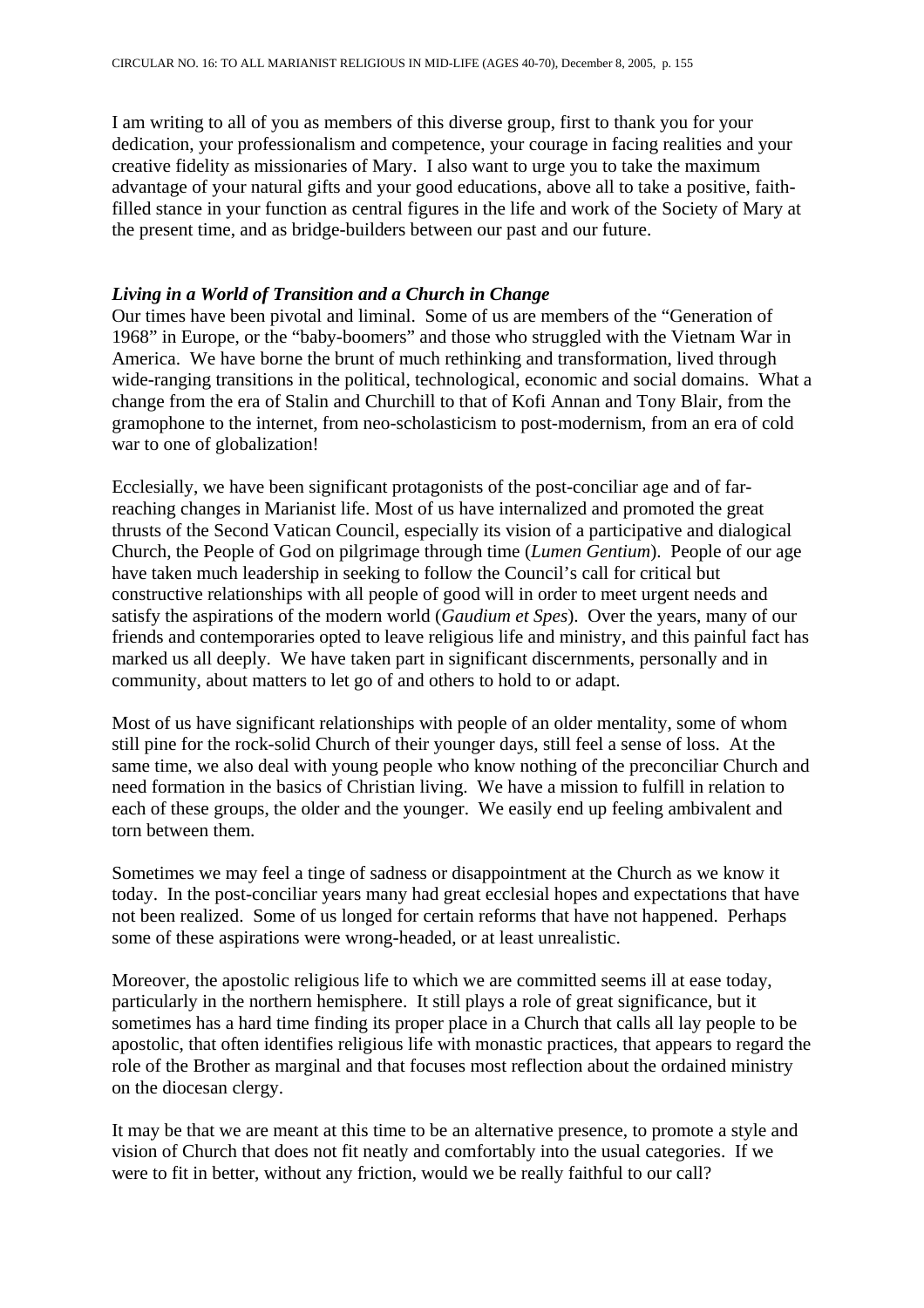In recent years Marianists have spoken much of a "Marian model of Church" as a distinctive style of living our charism in these times. The realization of this model of Church no doubt depends more on people of our age group than anyone else; after all, we are the ones who set the tone and create the corporate culture of the present time. If we model a Church that is dialogical, inclusive and in solidarity with the poor, it has a chance to happen, at least in our immediate environments.

Our way of assimilating the Council and facing the challenges of our times will continue to have great relevance for the life of the Church for many generations to come. We should not expect that others will follow exactly the same interpretations as ours. But our influence and our example of resilience and ongoing development, our successes and our failures, perhaps will mark a pathway for a long time in the future.

#### *Bridge Builders among Cultures and Generations*

We are called to build bridges in our changing world and Church. For example, we seek to be close to today's youth, those inside our communities and those we meet in our ministry. We can perhaps be mentors for some of them, passing on what we have learned and experienced and then stepping aside to let them develop in their own way. In some places we feel challenged by members of this younger generation who appear to desire a return to practices of the past, perhaps in their search for a strong Christian identity. It is as if they repudiate what we consider to be gains. Despite this painful struggle, perhaps we can together contribute to a new synthesis of Christian life for future generations.

In this bridge-building role we must also do our best to support the older generation: encourage them to keep living out their honest truth, involve them in the life of the whole community, above all listen to them in the conviction that their wisdom and experience is of value for today. We might be tempted to dismiss what they have to say as outdated or merely repetitive. Yet we have much to understand and learn from their experience. Our respect can also help them achieve full integrity as they look back over a lifetime.

Many of us have a significant lived experience of the challenges of inculturation. Our generation of Marianists is overwhelmingly European and American, while those we are often mentoring into maturity as Marianist religious come predominantly from other continents. The Marianist life of the future, which we are helping to build now, will be pluriform and multi-ethnic, more than anything we have known thus far. In our globalized world and Church, wherever we happen to be, we are living at the cusp of a transition, called to be more aware than ever before of multi-cultural understanding, inculturation and solidarity.

We must do our best to grasp and appreciate the cultures and outlooks of those who come from historic contexts, educations, and family backgrounds radically different from our own. We are often tempted to try to westernize them, to neutralize the difference of their cultures and homogenize them with ourselves. Instead, we are called to pass on wisdom and values, but also to leave plenty of space for them to develop their own expressions and styles of Marianist living.

Being a bridge or a pivot between age-groups and cultures is not easy. This role challenges many assumptions. It is often a test of patience. Nevertheless, our call as mature and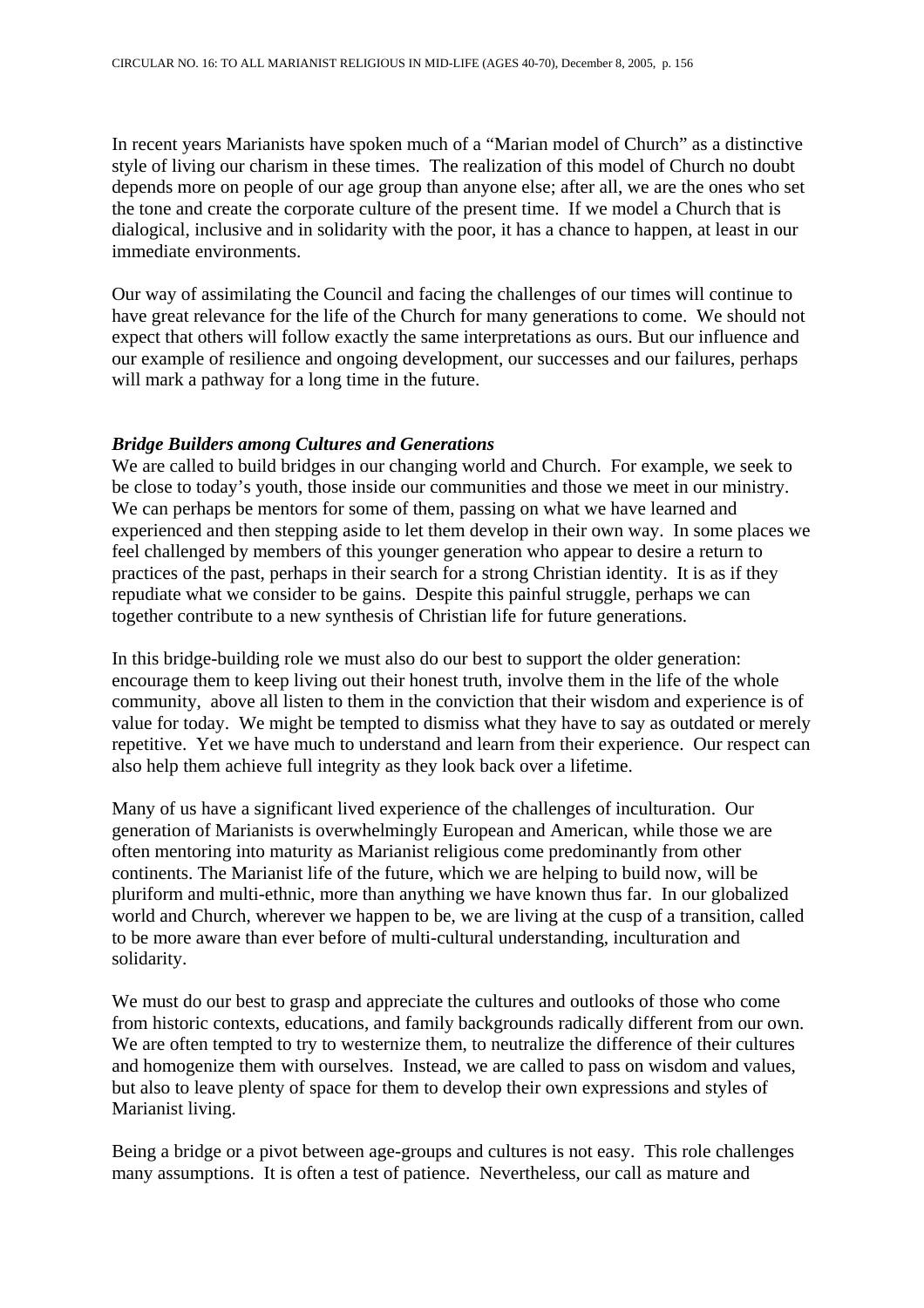seasoned religious is to be positive toward those who are different from ourselves. God is working in them, just as we believe He works in us.

We must not be too hard on other cultures or other generations. We must not expect others to follow our leadership unquestioningly. God has a loving plan to use all the wealth of human cultures, all the experience and cautious wisdom of the old, all the idealism and honesty of the young, their generosity and creativity, for the Kingdom. God's wants to do "something new" in and through all of us (Isaiah 43:19), as a community. As bridge-persons we play an key role in this evolving community.

#### *Spiritual Opportunities at Mid-Life*

Spiritual life is never stagnant. It constantly develops or regresses, in pace with our human and psychological growth. At mid-life there are not only challenges but also special gifts available to us as people who seek to be faithful disciples. I would just like to comment on two of these gifts: creative fidelity and generativity.

Creativity is both an opportunity and a challenge. Mid-life is a time for many responsibilities, for shaping the inheritance that we pass on to those who will follow us. In a world characterized by rapid change, creativity is especially important. Of course, not everything qualified as new and creative is automatically good. Pope John Paul in his Apostolic Exhortation *Vita Consecrata* identifies "creative fidelity" as a unique challenge for today's leadership in religious life: following the fundamental insights of the charism we have received, but with an inventive and creative thrust in order to adapt them to the circumstances of our changing world.

We who are in mid-life can normally be expected to take the lead in whatever "creative fidelity" comes to characterize the Church and the Society of Mary in our time. This is an awesome responsibility and a chance to make a lasting contribution. One set of dangers is facile adaptation, yielding to mere fashions, watering down our heritage. Another is rigid hanging on to the past. When we steer a path between these dangers, we become signs of hope to many people.

Another of the characteristic spiritual opportunities of mid-life is what psychologists call "generativity." Generativity is the desire to give new life, to pass on valued and hard-earned experience. Parents experience the drive to pass on their life to their children. We religious experience a similar desire to mentor our students and younger confreres. We naturally desire to communicate our treasures of faith and wisdom, our experience of values and culture, to the next generation. This generativity is an aspect of the mission characteristic of people in mid-life.

Generativity is a good thing, but it can make us become domineering and controlling. We are called to learn how to give life and transmit wisdom effectively but without compulsion.

#### *Temptations and opportunities for growth: the "task of purification"*

Some particular pitfalls bedevil those who are in mid-life, in the fullness of activity and responsibility. Ancient Christian writers noted the danger at mid-life of "*acedia*" – a kind of spiritual slothfulness. The medieval spiritual tradition spoke hauntingly of "the noon-day devil."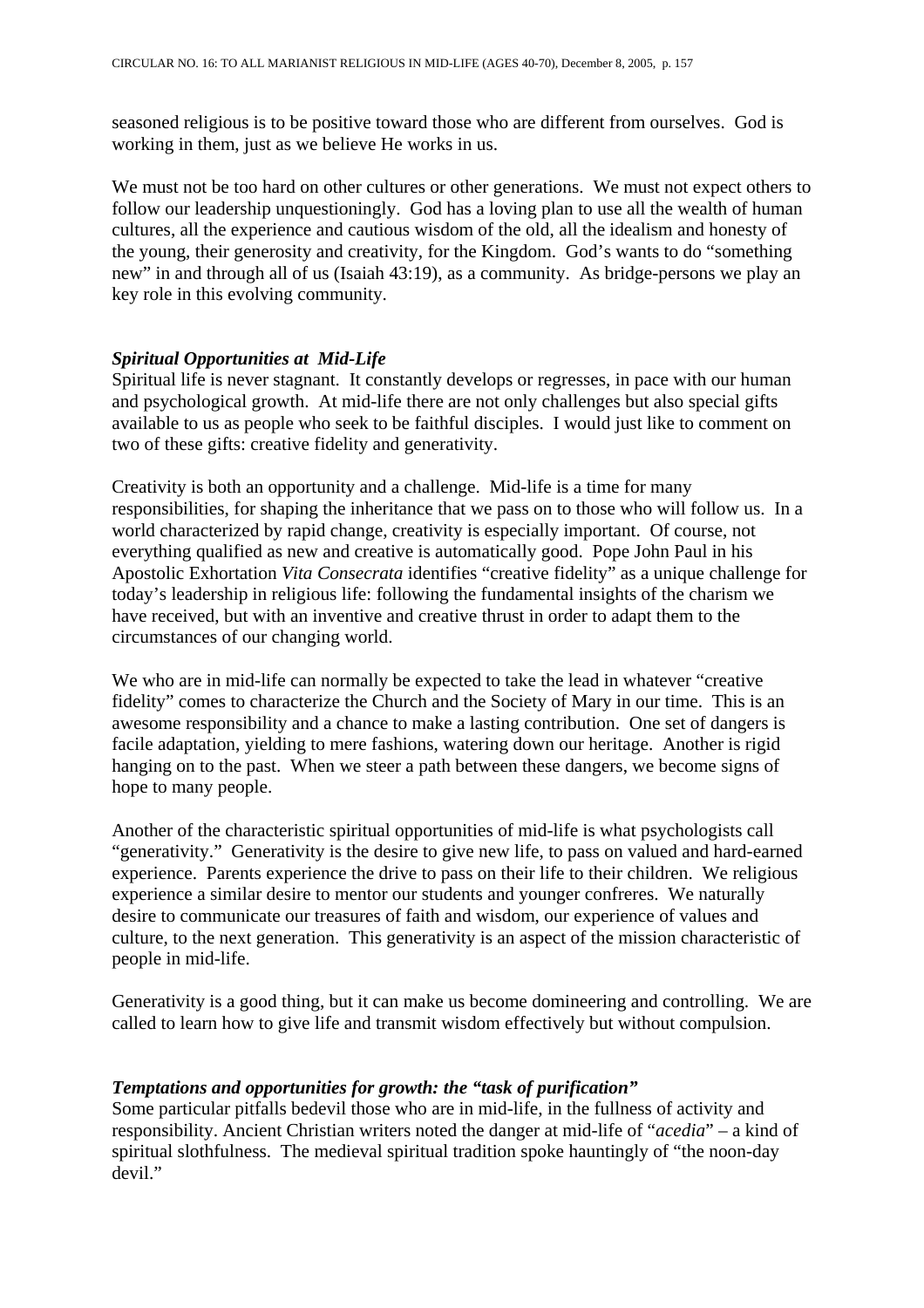Although his vocabulary was different from that of earlier ages and from our own, our Founder also knew much about the temptations, challenges, and opportunities of mid-life. Blessed Father Chaminade personally experienced times of transition, the burdens of responsibility, leadership in mission, the call to creative fidelity and generativity in community. He knew that our greatest spiritual challenges often arise very directly in our day-to-day work. He treated these themes of mid-life spirituality in his teaching on the "task of purification."

Following his analysis, I would like to reflect on a few of the more common manifestations of the "noon-day devil" as we meet it today:

- ¾ *Domineering Egoism:* Most of us have come to a mature stage where we feel quite capable of standing on our own. We have well-defined preferences and specializations. We can easily become activists, totally involved in work that appears to depend on ourselves. Temperamental tendencies may get in the way of what God wants to accomplish – a sense of superiority, for example, or compulsive activity, a desire for control, pride or ambition. In his treatment of the purifying experiences common in mid-life, Chaminade identified "distrust of self," a sense of practical humility, as a virtue to develop so that we are not carried away by self-sufficiency.
- ¾ *Short-sighted Priorities:* Amid the many responsibilities we bear, we can become little more than business persons, absorbed only with administering "our" enterprises. We can become obsessed with trivia and details, means rather than ends, jobs rather than missions. It is easy to narrow our focus, to settle for external criteria of success, like balanced budgets, high reputations, good academic results, and influential friends. After many years of living religious life, we can become careless and negligent. We are mature and rightly receive a wide margin of respect and confidence from others; we no longer have to answer to so many people. So we can begin to cut corners in the observance of the vows we have promised. We may find ourselves susceptible to harmful influences and the attraction of evil itself. Chaminade therefore emphasized "recourse to prayer" and the "firm renewal of our intentions" as purification virtues needed to keep our priorities clear amid all our activity and productiveness.
- ¾ *Impatience:* We rightly tend to feel more sure of ourselves in mid-life, seasoned and capable. We often feel irritated and frustrated at the limitations of others. The result can be an expectation that people measure up to our standards rather than develop at their own rhythm, in accord with their own gifts and graces. Chaminade identified "long-suffering patience" as a virtue of special purification at this stage in our lives.
- ¾ *Paralysis and Discouragement:* Even though we have amassed a rich experience, we have already met with some failures as well. Hence we often experience weakness and insecurity. We are tempted to hold back, to flee from challenges, to avoid any possible mistakes. Sometimes, the burden of expectations may be such that we cannot make up our minds about what to do. Chaminade highlighted "confidence in God" as a key virtue for our time in life. To counter the paralysis of perfectionist hesitancy, he also taught his followers the virtue of "recourse to wise guidance." In any case, he firmly believed, we cannot achieve anything on our own. Whatever good we do is a gift God gives us. We should trust in God, seek good advice, and then move ahead without hesitation.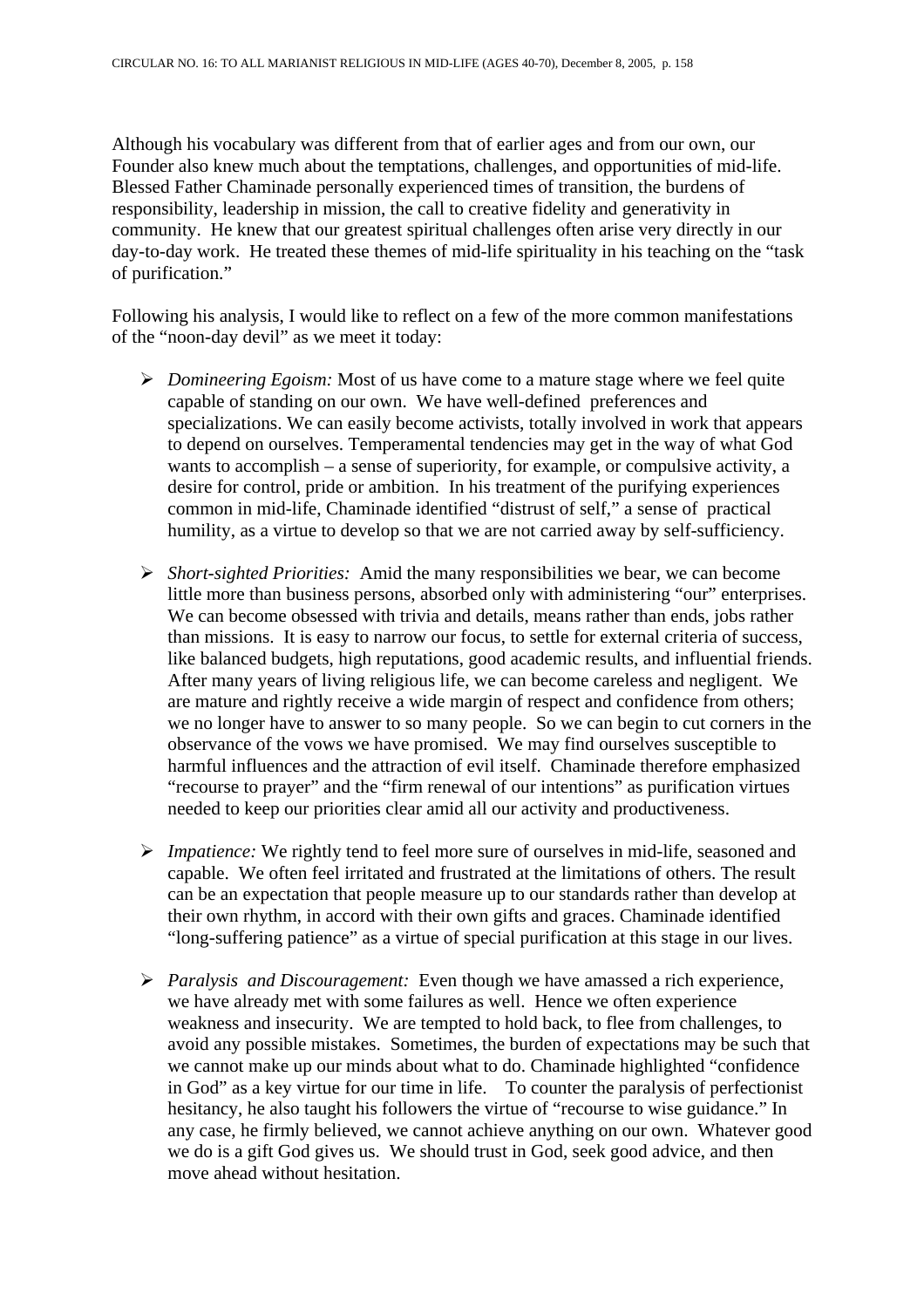¾ *Individualism:* Community presents a special challenge at our age. Many of us have circles of friends who look upon us as special points of reference. We think we can succeed on our own, and we don't feel so much need for others. We can center too much on ourselves, become convinced we are indispensable, focus on furthering our careers, not attend enough to the full development of others. It is easy to close ourselves into our own little self-sufficient worlds. The call to be community with others for the sake of God's Kingdom is particularly important in these years, since we are at an age when we can offer a particularly rich contribution. But we can lose interest. Chaminade knew that the virtues of community are especially purifying at our moment in life.

Only if we reflect consciously and prayerfully on God's call for us will we be able to avoid the pitfalls of the noon-day devil, overcome *acedia*, and realize the rich potential of our time in life. Our Founder's insights about "the task of purification," only sketchily developed in his writings, can take on solidity and depth in our experience today.

#### *Being "Missionaries Apostolic"*

When Blessed Father Chaminade returned from exile to France, he was at the threshold of his forties. He already had an intense personal experience of the "virtues of purification" which we have just mentioned. He felt within himself the drives of which we have been speaking: generativity and creativity, the need to bridge generations and mentalities. He devoted the rest of his life to channeling these drives as a missionary. The result of his efforts is visible to all in his life-story.

At the beginning of this post-exile ministry, our Founder's way of finding an institutional anchor for the role to which he felt called was to request the ecclesiastical title of "Missionary Apostolic." For the rest of his life, he seems to have valued this title far above all others that he held.

Canonists might explain the term in different ways, but Chaminade's understanding was that a "missionary apostolic" was a person sent to minister in a non-Christian world, beyond the boundaries of well ordered ecclesial life. It was someone who felt responsibility for the whole Church, for finding creative new means to reach out to those who were neglected and untouched by the usual channels of grace.

In seeking this title, Chaminade seems to have been thinking first of all of the youth of France who had grown up without any religious formation. He was concerned with them in all their variety: street-children and chimney-sweeps, post-Enlightenment university students, young workingmen, middle-class women without access to education, people from the countryside and city dwellers, people left without any special skills to fend for themselves.

He was concerned primarily with Bordeaux, but beyond as well: Bazas, Agen, Auch, eventually the Northeast of France and even still farther afield. Before young people could be grouped into traditional parish structures, he felt it necessary to gather them into communities that offered a solid and appealing basis in Christian formation. He felt that his role as "missionary apostolic" gave him a responsibility to be concerned with all these people, beyond any immediate parochial context. "I will make them Christians," he said in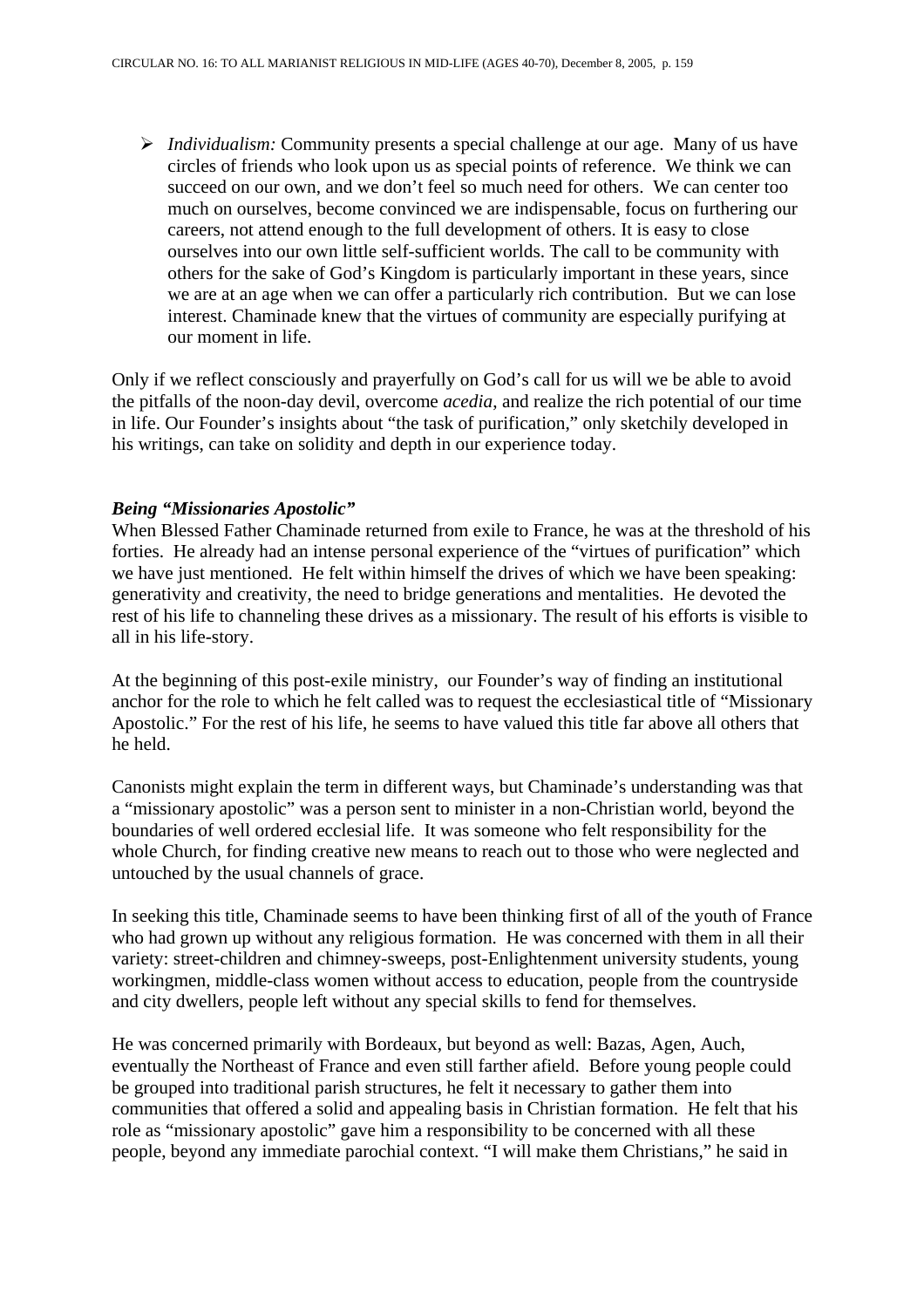effect to the critical parish clergy of Bordeaux, "so that you can then make them parishioners" (cf. *Spirit of Our Foundation*, vol. III, no. 212).

At Blessed Father Chaminade's beatification, Pope John Paul II stressed our Founder's "inventiveness" in mission, his partnership with laity, and his special concern for those who were disconnected from ecclesial life. I believe that all of us, especially Marianists at the high-point of our service, are called to something similar.

The canonical title "Missionary Apostolic," originally linked with the Congregation for the Propagation of the Faith, is no longer actively used by the Vatican. It exists only as an honorary designation for certain people, such as our Founder's successors as Marianist Superiors General. But the spirit that motivated Blessed Father Chaminade to value this title so highly is still very meaningful for us today.

In this analogous sense, we should all be "missionaries apostolic." This spirit is especially fitting for people in mid-life. We are often called to take new initiatives because people need them. We have some wonderful institutions, and we are called to use them for creative service to people today. We are sometimes called to create new institutions or to serve in new places. Like our Founder, we should be concerned with inventive creativity in mission, and with outreach to people who stand far from the usual channels of ecclesial life. Like him, we should have a wide-ranging interest and a sense of corresponsibility for the good of the whole Church. Like him, we should take a special interest in young people, within our institutional ambits and beyond them, as the future of our Church and world.

We who have a certain maturity and length of experience are particularly invited to live out this missionary sense, to take leadership in meeting emerging ecclesial needs, to be full of ideas and projects for the good of those who most easily "fall through the cracks" in the Church's ministry of our time.

#### *Three Special Tasks*

I would like to stress three special areas of our creative tasks as "missionaries apostolic" for today.

1 - First of all, we should be concerned and positive about partnership with lay people in mission. If there is anything deeply embedded in the Marianist charism, it is the sense of the leading role lay people can play in our Church. I am convinced that active partnership with laity holds the key to preserving the mission we have inherited and also to being inventive for the Church of today and tomorrow.

Today, the role of the laity is stressed everywhere. In Chaminade's day an overly active laity was considered innovative and dangerous – to the point that groups like his Bordeaux Sodality were eclipsed for over a century, reduced to rather passive pious associations. Chaminade's vision was sometimes thought strange and aberrant. He was a "prophet of the laity," but he was ahead of his time.

Chaminade's ecclesial vision has flourished again only since Vatican II. The comprehensive Marianist Family, offering a space of ecclesial fidelity and creativity for all states of life, ages, sexes and cultural backgrounds, is central to our understanding of the Marianist mission today. There is nothing in the conciliar heritage which is more in harmony with our founding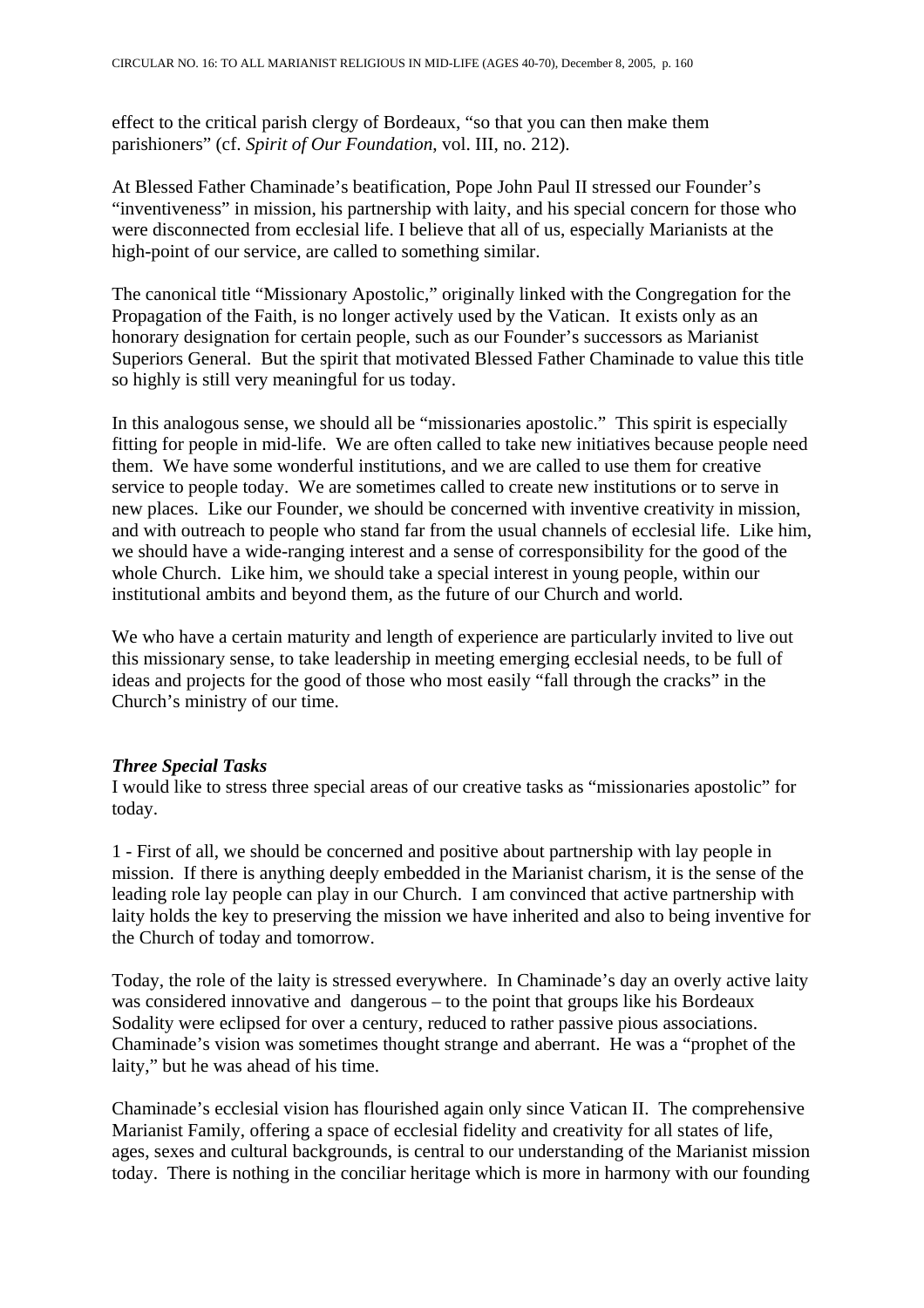charism than this active partnership with laity in spirituality and mission. Its realization will depend on the leadership of people like us.

Yet, in our sense of responsibility, we can be tempted to monopolize leadership, to take the protagonism to ourselves, to consider Marianist life a bit too firmly as our exclusive domain. We often feel that our status as religious or clergy, our experience and education are entitlements to power and domination. After all, things often seem to go better – at least, more to our taste - when we are firmly in charge! Sometimes we need to let go, to entrust the mission with more confidence to others. We have an ongoing challenge to work through and with others, to draw as many people as possible into the mission of prayer, love and service which is the life of the Church.

2- Secondly, we need to give top priority to formation in faith, to the service of those who long for solid moorings and points of reference. Religious should be recognizable as people with genuine experience in the ways of God's Spirit. People of our age and experience can validly be expected to have resources and experience for the spiritual accompaniment of others.

With our active temperaments and our know-how, we may be tempted to absorb all our energies in outreach projects and neglect the less tangible tasks of spiritual guidance. Here our Founder is an especially good model for us. He spent most of his days in the work of guiding others, working quietly in and through them for the good of the whole Church. There is no service or ministry more precious or more necessary in today's Church.

3- Thirdly, we should be good examples of solidarity, of closeness to the poor in our time and place. The first generation of the Marianist Family abounded in projects for the poor and the marginalized. Avoiding abstract theorizing or romantic identification with the poor, early members of the Marianist Family undertook innovative services in solidarity with them. Think, for example, of Mother Adele's outreach to the people of the countryside, of Marie-Therese de Lamourous and her work with women in trouble, of Chaminade's mission through the Bordeaux Sodality to chimney sweeps and prisoners, or of his insistence on founding free schools for the poor.

More explicitly than ever, the Church in our time has come to identify such solidarity as an integral part of mission. Perhaps we Marianists are beginning to rediscover this dimension of our charism today, very especially in creative educational projects, formal and non-formal, reaching out to those who otherwise remain untouched by quality private education. This movement needs the experience and leadership of mature and experienced Marianists.

#### *Mary as a Wise and Mature Woman*

Mary is a model of faith and fidelity, as well as an inspiration for mission at each moment of our life-journey. John the Evangelist presents her in ways that seem especially important to us at our time in life. John's stories about Mary seem to have been our Founder's favorites.

At Cana, John shows us Mary as a practical person, close to ordinary people, attentive to their needs, sensitive to their problems, with an acute spiritual sense of timing, inventive and insistent in her efforts to respond to the calls of the moment. In this scene she actually seems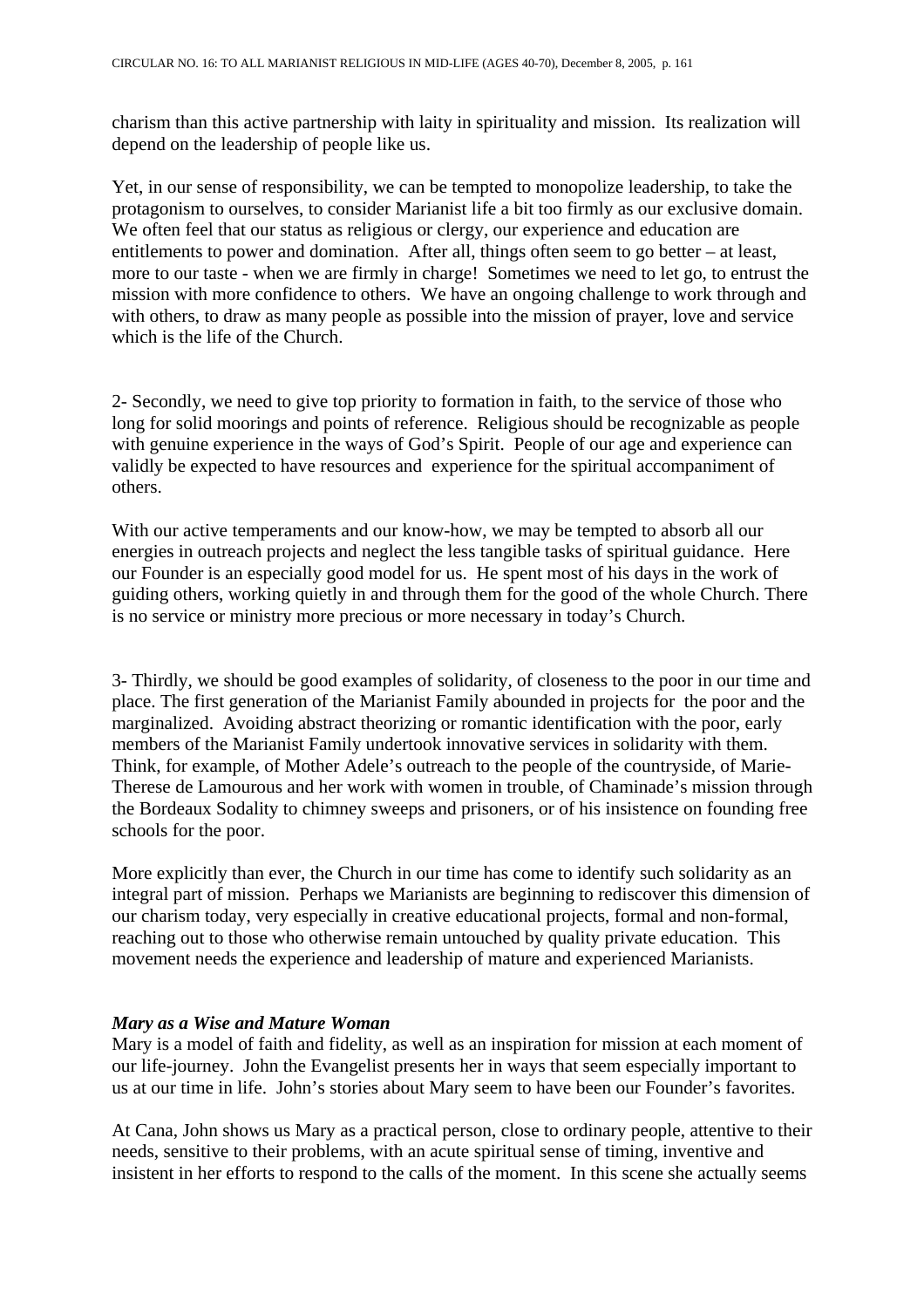to serve as a kind of mentor or stimulus for her divine Son. She is a good inspiration for us who are deeply involved in a great variety of activities in service of others.

Later, at the foot of the Cross, John presents us with a Mary who knows she is unable to control events, but who stands in fortitude and solidarity, sharing in saving divine mysteries whose full meaning she can only dimly fathom. She represents an aspect of our life-journeys that we are all too prone to forget: we cannot direct and control matters, but are called to live in mystery and union with a saving work that is much greater than our own.

At the end of this letter, I leave you with these Johannine images of Mary. I also attach for your meditation an image of our Founder, painted by Fausto Conti, which served as the official portrait at the time of his beatification. It hangs on the wall facing my desk here in Rome. It shows a serious and kindly figure with penetrating eyes – someone who can truly inspire others. As you can tell from reading this letter, I see Blessed Father Chaminade as a special model for us in the most active years of our lives.

May the Lord and Mary his Mother, whose presence was so vivid in the life of Blessed Father Chaminade, be with us all as we seek to be faithful in our time and stage of life!

Fraternally,

 David Joseph Fleming, S.M. Superior General, Missionary Apostolic